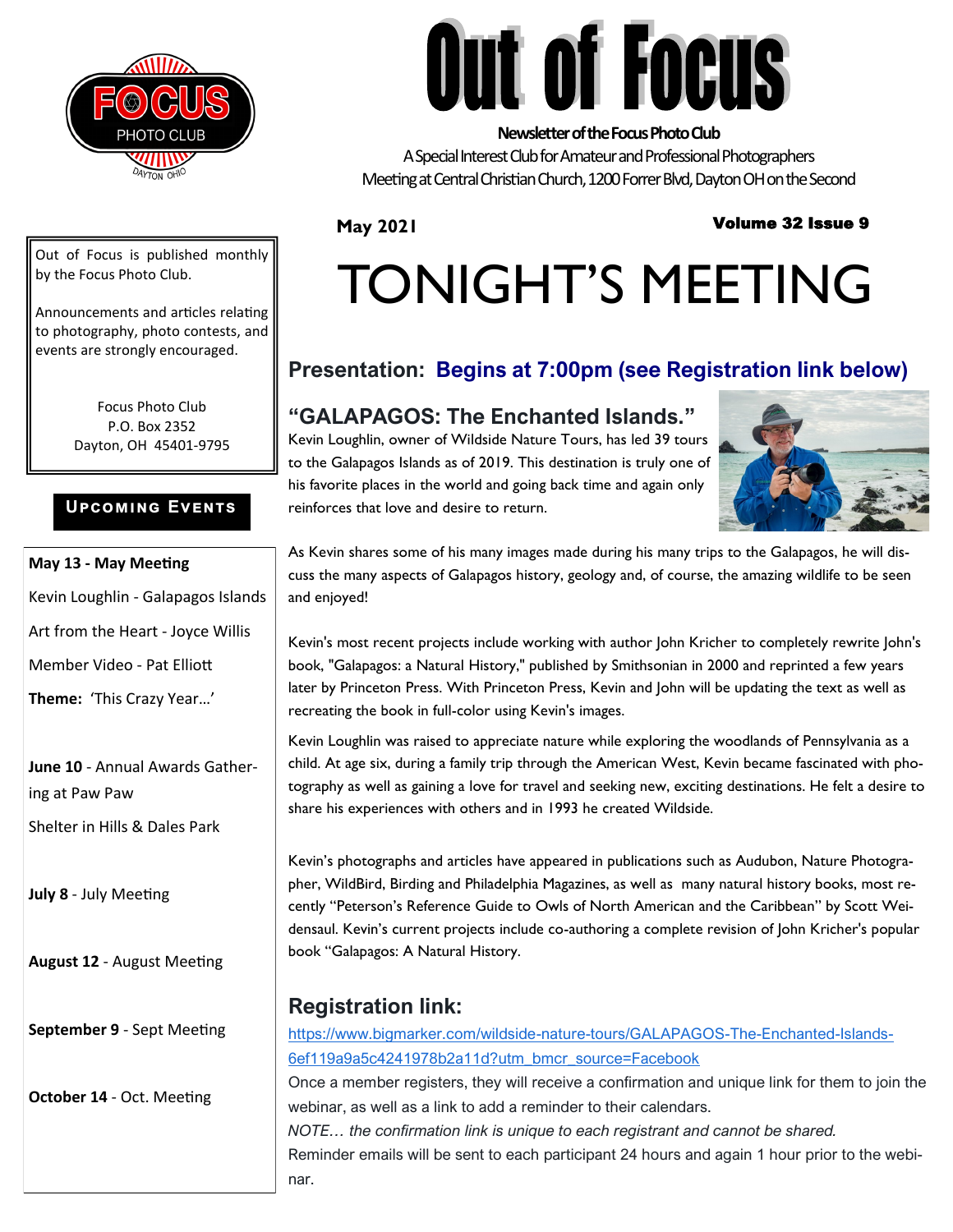### **PRESIDENT'S MESSAGE MAY 2021**



I hope everyone is enjoying the arrival of spring and the slow opening up of opportunities as more people become vaccinated. May flowers are abundant around us and their vivid colors are filling our environment, all posing and waiting for you and your camera. Now is the time to try out your skills in macro photography, show those petals, leaves and flowering buds in ways that bring out the ooh's and ahh's of viewers looking at your images!

I can't thank all of you enough for staying with the club, becoming tech savvy and Zoom platform professionals! We've come a long way. It was a great way to keep some sense of normalcy. Through

this year, the club has provided us with educational opportunities and new challenges with our photography skills. I, for one, have certainly enjoyed the year zooming with FOCUS. One good thing that has come out of this new way of meeting is the ability to get speakers who are not local or otherwise accessible to provide presentations to the club…like our presentation this month by Kevin Loughlin! It's a wonderful opportunity and I appreciate him taking the time to meet with us.

### **Special Note About Election of Board Officers**

We all enjoy our photography, and especially the comradery we enjoy with every meeting or photo outing. However, the club needs many volunteers to keep it running smoothly. With each position that goes unfilled, we will all suffer a bit. The events get fewer, communication suffers, and the glue that holds the club together gets thinner. Overall, we all miss out on that "little extra" in the club we have grown to expect.

Right now, our Board Positions are ready to be filled for the coming year. I have spent 2 years as President and have been so impressed with each of our Board Members. I would like to ask every Focus member who enjoys the membership, meetings, and other events the club sponsors to consider whether they can kick in some of their extra time and help. It's a great way to give back to the club and you will never be alone or feel 'stuck' on what to do as we all pitch in and get the job done. At our meeting this month, we will discuss our current nominations and process for voting. Feel free to contact me at susan.willin01@gmail.com if you would like to discuss the possibilities of joining the Focus Board. We would be glad to have you!

### **If you have the commitment to our club, the gift of time, great ideas, and a willingness to serve to help keep our club among the best, please consider nominating yourself or another member for a Board position!**

### \*\*Please see the next page for more information on the election of club officers!

I will 'see' everyone at our next FOCUS Zoom Meeting. As always . . . keep shooting everyone, and "stay focused"!

| <b>Executive Board 2019-2020</b> |                               |  |  |  |
|----------------------------------|-------------------------------|--|--|--|
| President                        | Susan Willin                  |  |  |  |
| Admin VP                         | Tom Entingh                   |  |  |  |
| Competition VP                   | Louise Haws                   |  |  |  |
| Dig. Comp VP                     | Nancy Christolear             |  |  |  |
| Secretary                        | Kathy Moore                   |  |  |  |
| Treasurer                        | Joyce Willis                  |  |  |  |
| Historian                        | Julie Lucht                   |  |  |  |
| Program Chair                    | Linda Madden                  |  |  |  |
| PR/News                          | Pat McCarthy                  |  |  |  |
| Hospitality                      | <b>Judy Fellner</b>           |  |  |  |
| Webmaster                        | Judy Fellner and Susan Willin |  |  |  |
| Co-founder                       | Nancy Roach                   |  |  |  |
| Co-founder                       | <b>Brook Brandewie</b>        |  |  |  |
| Liaison                          | John Murphy                   |  |  |  |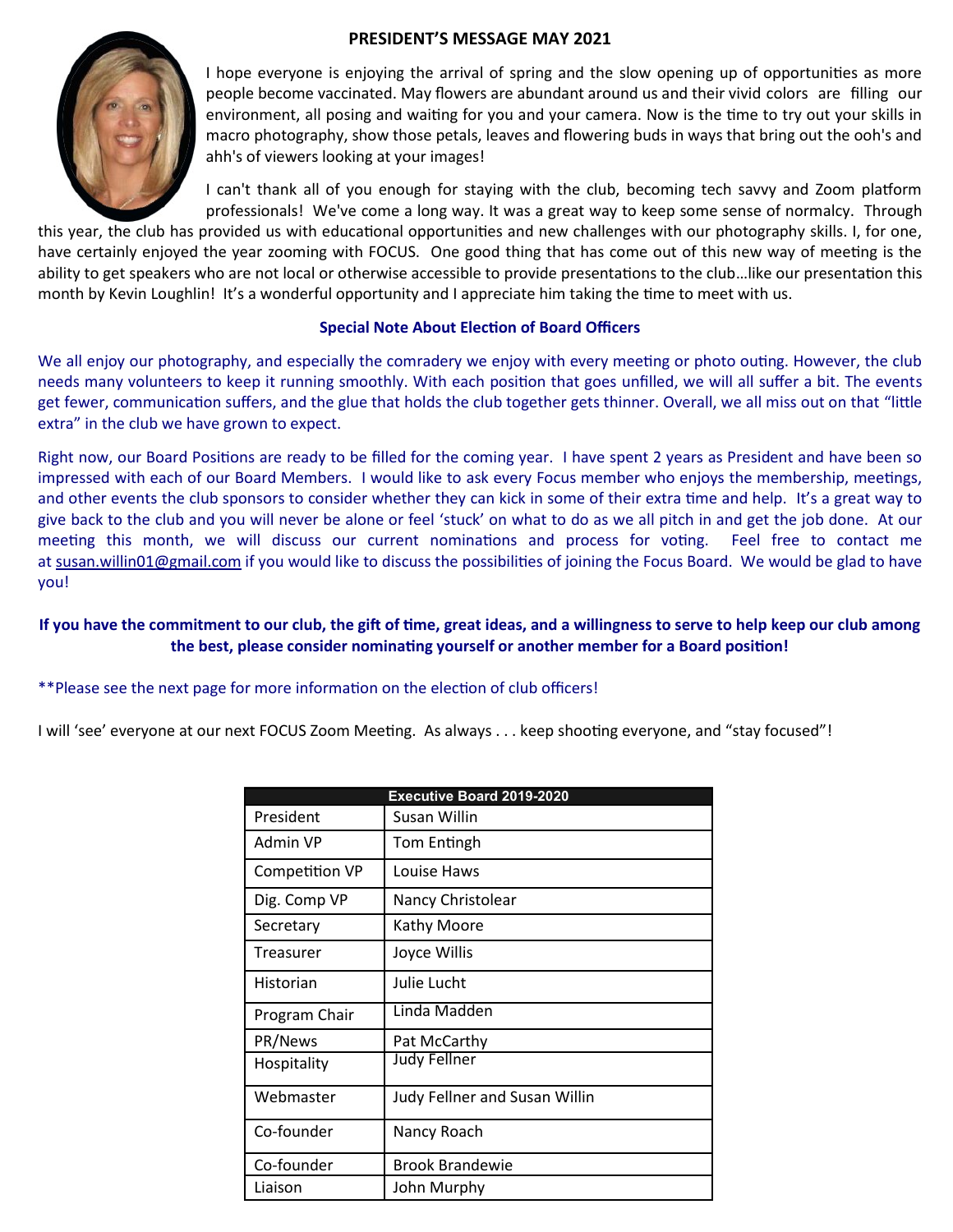

### **ELECTION OF OFFICERS**

<span id="page-2-0"></span>Election of officers will take place following the May Meeting using a voting survey.

We will discuss the positions and the voting process at this month's Zoom meeting.

### VOTING LINK WILL BE SENT VIA EMAIL FOLLOWING MEETING

**The following list shows people who have agreed to run for various offices.** 

**It's not too late to nominate yourself. Several offices have no one running.** 

**Vacant positions will be appointed by the FOCUS Board.**

## **PROPOSED SLATE OF OFFICERS**

**President** - (must be a active member for 1 year) - Judy Fellner

**Administrative VP -** (must be a active member for 1 year) - Stephen Goldberg

**Competition VP-Prints** - (must be a active member for 1 year) - Louise Haws

**Competition VP-Digital -** Nancy Christolear

**Treasurer -** (must be a active member for 1 year) - loyce Willis

**Program Chair** - Open with no nominations

**Newsletter PR** - Open with no nominations

**Secretary** - Kathy Moore

- **Hospitality**  Open with no nominations
- **Webmaster** Susan Willin
- **Site Liaison**  John Murphy



To see a description of Board Member General Duties, click here (duties begin on page 4 of document):

https://6111745f-f631-46d9-9ab9-[53f91f0f02a1.filesusr.com/](#page-2-0)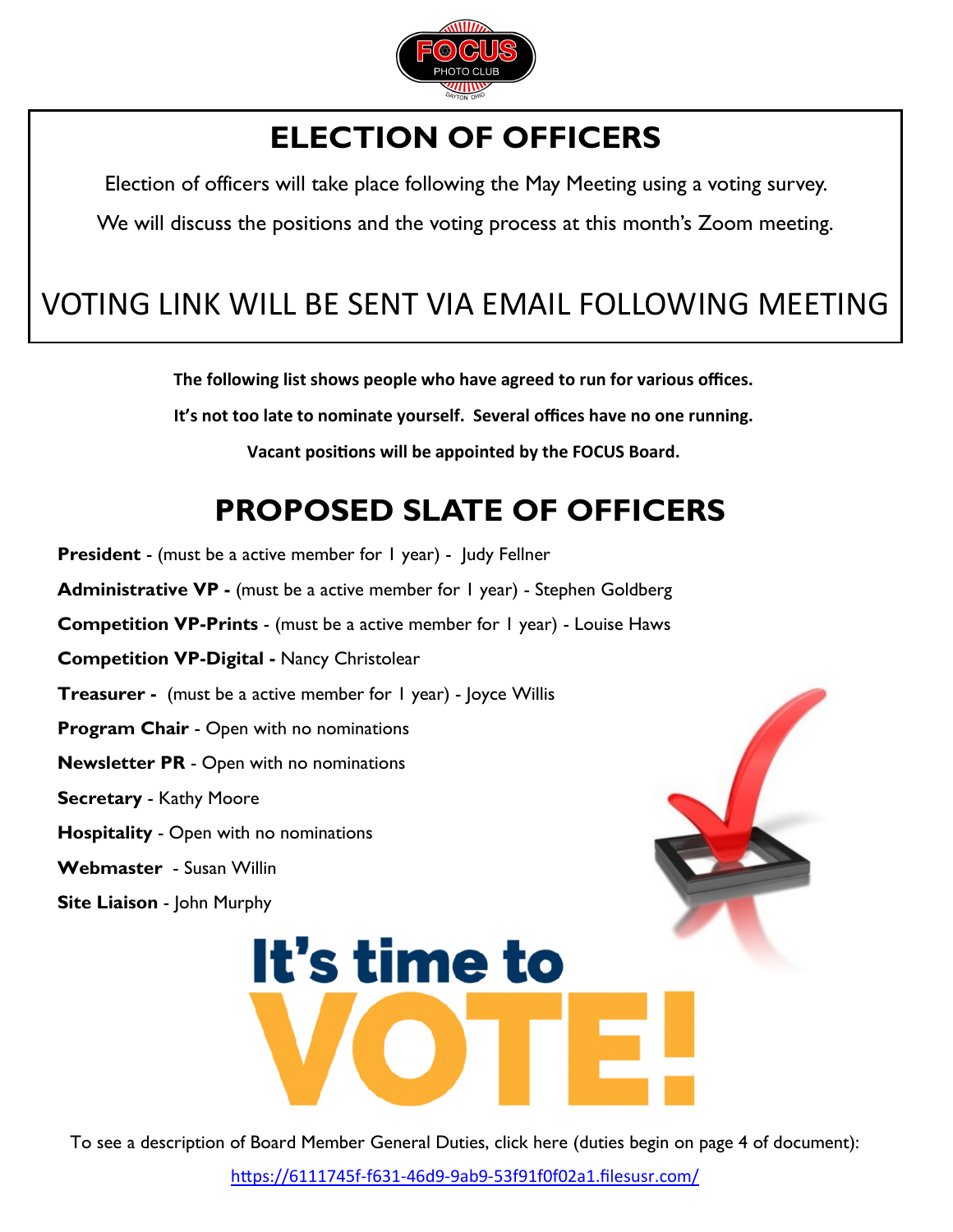### **UPCOMING EVENTS**

### **AWARD CEREMONY FOR THIS YEAR AND LAST YEAR**



The Awards Ceremony will take place outdoors this year at Paw Paw Shelter in Oakwood.

**Paw Paw Camp**

[2471 Deep Hollow Rd., Oakwood,](https://www.google.com/maps/place/2471+Deep+Hollow+Rd,+Kettering,+OH+45419/@39.7096244,-84.1802486,17z/data=!4m7!1m4!3m3!1s0x884085d33992f1b9:0xda4919d49fc3643f!2s2471+Deep+Hollow+Rd,+Kettering,+OH+45419!3b1!3m1!1s0x884085d33992f1b9:0xda4919d49fc3643f) OH 45419

The event will take place on **Thursday, June 10th, at 6:00** 

Arrive at 6pm and awards will be given at 6:30. Thirty people will be allowed under the shelter, but you are welcome to bring a lawn chair and sit on the lawn.

You must wear a mask if you are within six feet of anyone.

### **MAY 2021 ADVENTURE - Dayton at Night**

This adventure will take place on Friday, May 21 at 6:45.

Stop 1 Meet at Deeds Point for Sunset and Liquid & Reflections.

Stop 2 is at the Dayton Art Institute for Architecture and Low Light.

Stop 3 is at the Shuster Center for Night Architecture.

### **COMPETITION GUIDELINES**

Competition is open to all paid-up members of Focus Photo Club (dues must be current one week prior to competition.) Entry deadline is 7:10 p.m. on meeting night. Each member may submit 4 entries, no more than 2 photos in any one category. Competition rules can be found in the Constitution. Projected entries must be uploaded by midnight of the Monday before the meeting.

### **MEMBER GALLERIES on**

### **CLUB WEBSITE**

 If you haven't already checked out the Member Galleries on our Focus Photo Club Website, you're in for a treat. A number of our members have a selection of their photos on the website for people to view. There is some beautiful work being highlighted here.

### **DIGITAL COMPETITION**

 Welcome, new members. Just a few words about Digital (aka Projected) Competition. We use Photocontestpro.com to submit our digital format pictures. If all goes right, you should have an account created, using the email you gave us, within two weeks. Once created, you will receive an email from Moskowitz & Associates with your credentials with your information. If you have questions, please email digitalcompetition@focusphotoclub.com . If you do not have an email address, there are several free sites. Please check that all is okay with your account at least a week prior to the due date. Notify us of problems using the email above. If you wait till the last minute to notify us of problems, we cannot guarantee that you will be able to compete digitally that month.

### **NEWSLETTER INFO**

Please e-mail me any information you have for the newsletter. That include good news, like awards you've won, photos you've had published, and exhibits you're participating in. I can also use information about local photography events, contests or exhibits that might be of interest to the members. It's your input that makes my job easier and enables me to include information that is of interest to the members. Thanks!

patmcbirder@woh.rr.com